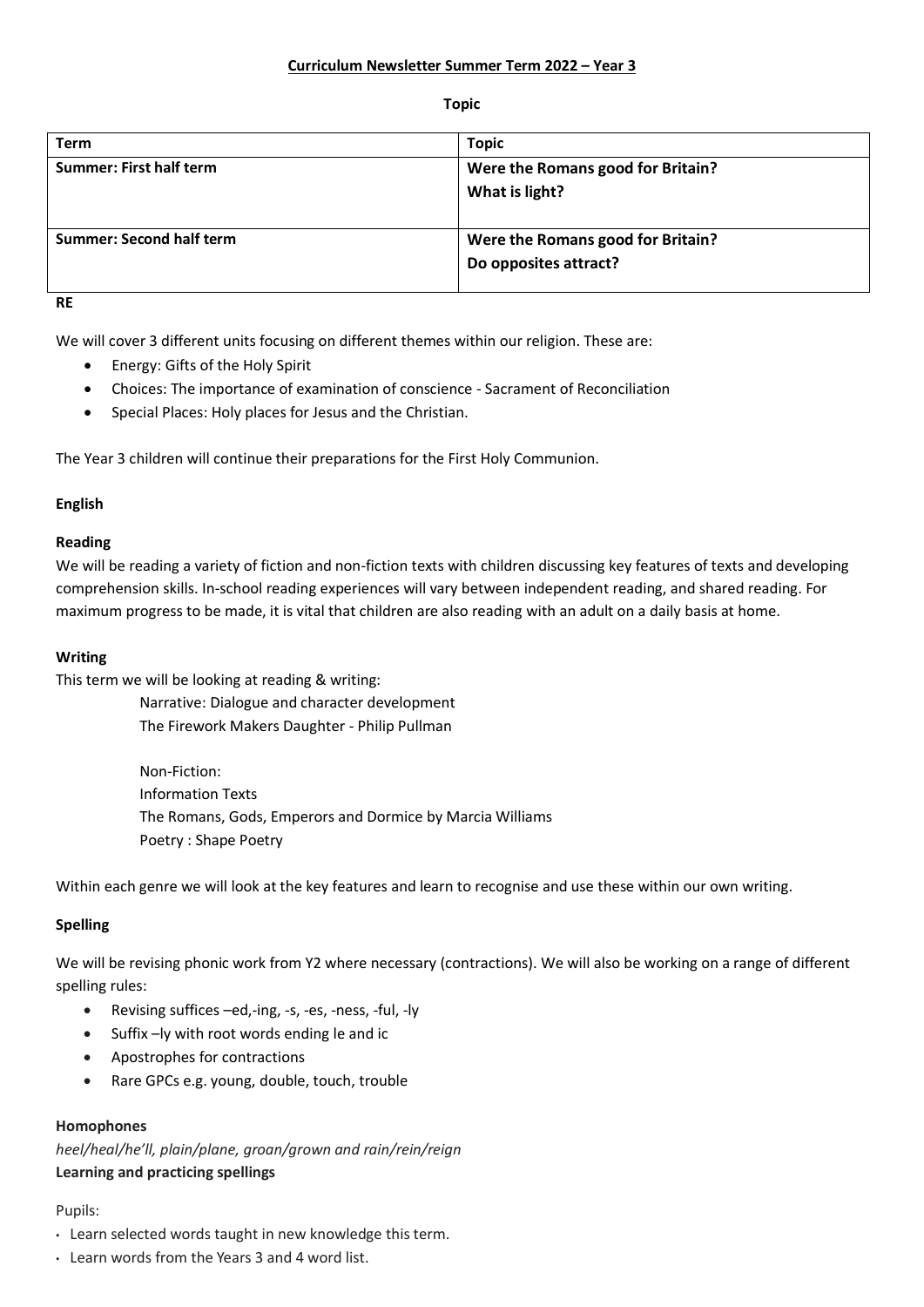• Learn words from personal lists.

## **Grammar & Punctuation**

We will be learning about the importance of proof reading our writing to check for grammatical sense and correct use of punctuation. The children will be expected to be able to use capital letters, full stops, question marks and exclamation marks to demarcate sentences. They will also be introduced to inverted commas to punctuate direct speech.

In their written work children will be expected to use a range of conjunctions [for example, when, before, after, while, so, because], adverbs [for example, happily, quickly, gently, angrily] and prepositions [for example, before, after, during, in, because of].

Use of the forms 'a' or 'an' according to whether the next word begins with a consonant or a vowel [for example, a rock, an open box]

Word families based on common words, showing how words are related in form and meaning [for example, solve, solution, solver, dissolve, insoluble]

Paragraphs as a way to group related material Headings and sub-headings to aid presentation Use of the present perfect form of verbs instead of the simple past [for example, He has gone out to play contrasted with He went out to play]

Inverted commas to punctuate direct speech

## **Mathematics**

Where possible maths lessons will link to our topic but this will clearly not always be possible and many concepts need to be taught in isolation. In addition your children should be practising their times tables at home in preparation for our weekly test.

We aim to revise the following topics this term and look at them in greater depth:

- Addition & Subtraction (mental and formal written methods)
- Division and multiplication (practical and mental methods)
- Fractions (finding and using unit and non-unit fractions, tenths, eighths and equivalent fractions)
- Shape (name and describe 2D and 3D shapes and know their properties)
- Measuring (using, estimating and converting between mm /cm/m, g/kg and ml/l)

#### **Geography: Italy**

Within this topic children will learn about Italy as a country. It's human and physical geographical features. They will learn about the different uses of the land and how earthquakes can affect this.

#### **History: The Romans**

Within this topic children will learn about the work of archaeologists and about the culture and way of life of Romans who settled in Britain. Children will look at key events and how the Romans influenced life today.

**Forces and Magnets** - children experience forces, including attraction and repulsion between magnets. They learn that these forces have direction and can vary in size. They also learn which materials are attracted to magnets.

**Light –** Within this topic the children will be able to recognise that they need light in order to see things and that dark is the absence of light. They will learn that light is reflected from surfaces and recognise that light from the sun can be dangerous and that there are ways to protect their eyes.